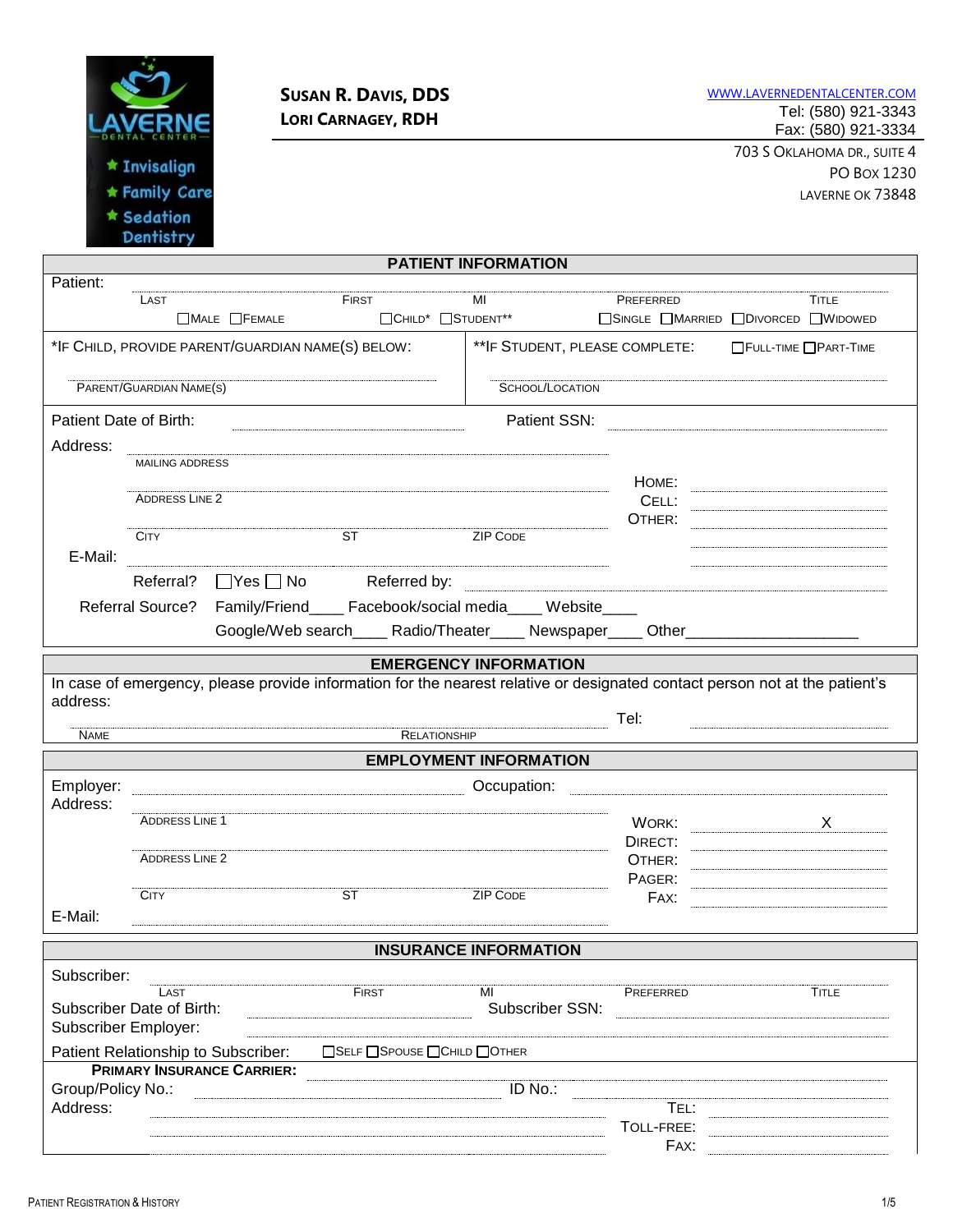| GENERAL HEALTH: CEXCELLENT CGOOD CFAIR CPOOR                                                                                                                                                                                                                                                                                                                                                                                     |                                                                                                                                                                                                                                                                                              |                                                                                                                                                                                                                                                                     |                                                                                                                                                                                                                 |  |  |  |  |  |  |
|----------------------------------------------------------------------------------------------------------------------------------------------------------------------------------------------------------------------------------------------------------------------------------------------------------------------------------------------------------------------------------------------------------------------------------|----------------------------------------------------------------------------------------------------------------------------------------------------------------------------------------------------------------------------------------------------------------------------------------------|---------------------------------------------------------------------------------------------------------------------------------------------------------------------------------------------------------------------------------------------------------------------|-----------------------------------------------------------------------------------------------------------------------------------------------------------------------------------------------------------------|--|--|--|--|--|--|
| $\Box$ y $\Box$ n<br>Under a physician's care now?<br>$\Box$ Y $\Box$ N<br>Any hospitalized or had a major operation in the past<br>5 years?                                                                                                                                                                                                                                                                                     |                                                                                                                                                                                                                                                                                              |                                                                                                                                                                                                                                                                     |                                                                                                                                                                                                                 |  |  |  |  |  |  |
| $\Box$ Y $\Box$ N<br>Have you ever had a serious head/neck injury?                                                                                                                                                                                                                                                                                                                                                               |                                                                                                                                                                                                                                                                                              |                                                                                                                                                                                                                                                                     |                                                                                                                                                                                                                 |  |  |  |  |  |  |
| Use tobacco in any form? If Yes, Type:<br>$\Box$ Y $\Box$ N                                                                                                                                                                                                                                                                                                                                                                      |                                                                                                                                                                                                                                                                                              |                                                                                                                                                                                                                                                                     |                                                                                                                                                                                                                 |  |  |  |  |  |  |
| Do you or have you taken Fosamax, Boniva, Actonel or any other meds containing bisphosphonates?<br>$\Box$ Y $\Box$ N                                                                                                                                                                                                                                                                                                             |                                                                                                                                                                                                                                                                                              |                                                                                                                                                                                                                                                                     |                                                                                                                                                                                                                 |  |  |  |  |  |  |
| Taking any prescription or daily OTC medications/drugs? If yes, list details in the Medication Section.<br>$\exists$ Y $\Box$ N                                                                                                                                                                                                                                                                                                  |                                                                                                                                                                                                                                                                                              |                                                                                                                                                                                                                                                                     |                                                                                                                                                                                                                 |  |  |  |  |  |  |
| $\Box Y \Box N$ Currently pregnant?<br>$\Box Y \Box N$ Currently nursing?<br><b>FEMALE PATIENTS:</b><br>Due Date:                                                                                                                                                                                                                                                                                                                |                                                                                                                                                                                                                                                                                              |                                                                                                                                                                                                                                                                     |                                                                                                                                                                                                                 |  |  |  |  |  |  |
| $\sqcap$ y $\sqcap$ n<br>Do you know of any reason why routine dental procedures might pose a risk to you, our staff, or other patients?<br>If yes, please describe:                                                                                                                                                                                                                                                             |                                                                                                                                                                                                                                                                                              |                                                                                                                                                                                                                                                                     |                                                                                                                                                                                                                 |  |  |  |  |  |  |
| Is there anything important about your medical condition we have not asked? $\Box Y \Box N$ If yes, please describe:                                                                                                                                                                                                                                                                                                             |                                                                                                                                                                                                                                                                                              |                                                                                                                                                                                                                                                                     |                                                                                                                                                                                                                 |  |  |  |  |  |  |
| ALL PATIENTS: DO YOU HAVE, OR HAVE YOU EVER HAD ANY OF THE FOLLOWING? (CHECK ALL THAT APPLY):                                                                                                                                                                                                                                                                                                                                    |                                                                                                                                                                                                                                                                                              |                                                                                                                                                                                                                                                                     | NONE                                                                                                                                                                                                            |  |  |  |  |  |  |
| TAIDS/HIV<br>ALZHEIMER'S                                                                                                                                                                                                                                                                                                                                                                                                         | <b>COLD SORES</b><br><b>CONGENITAL HEART</b><br><b>DISEASE</b>                                                                                                                                                                                                                               | HEART DISEASE/TROUBLE<br><b>HEART MURMUR</b>                                                                                                                                                                                                                        | <b>PAIN IN JAW JOINTS</b><br><b>PSYCHIATRIC TREATMENT</b>                                                                                                                                                       |  |  |  |  |  |  |
| <b>ANEMIA</b><br>ARTHRITIS/GOUT<br><b>ARTIFICIAL HEART VALVE</b><br><b>ARTIFICIAL JOINTS</b><br>ASTHMA<br><b>BLOOD DISEASE</b><br><b>BREATHING PROBLEMS</b><br><b>BRUISE EASILY</b><br>CANCER/MALIGNANCY<br><b>CHEMO/RADIATION</b><br><b>CHEST PAIN</b><br>ALL PATIENTS: ARE YOU ALLERGIC TO OR HAVE YOU EVER HAD ANY REACTION TO THE FOLLOWING? (CHECK ALL THAT APPLY):<br>ACRYLIC<br>CODEINE<br>$\Box$ LATEX<br><b>ASPIRIN</b> | CONVULSIONS<br><b>CORTISONE MEDICINE</b><br>DEPRESSION<br><b>DIABETES</b><br><b>DIZZINESS/FAINTING</b><br><b>DRUG ADDICTION</b><br><b>EPILEPSY/SEIZURES</b><br><b>EXCESSIVE BLEEDING</b><br><b>FREQUENT HEADACHES</b><br><b>GENITAL HERPES</b><br><b>HEART ATTACK/FAILURE</b><br>SULFA DRUGS | <b>HEART PACEMAKER</b><br>HEPATITIS A, B, OR C<br><b>HERPES</b><br>HIGH BLOOD PRESSURE<br><b>KIDNEY DISEASE</b><br>LEUKEMIA<br><b>LIVER PROBLEMS</b><br>LOW BLOOD PRESSURE<br>LUNG DISEASE<br><b>OSTEOPOROSIS</b><br>OTHER - PLEASE LIST:<br>NITROUS OXIDE SEDATION | <b>RESPIRATORY DISEASE</b><br><b>RHEUMATIC FEVER</b><br><b>SCARLET FEVER</b><br><b>SINUS PROBLEMS</b><br><b>STROKE</b><br><b>THYROID CONDITION</b><br><b>TUBERCULOSIS</b><br>ULCERS<br>VENEREAL DISEASE<br>NONE |  |  |  |  |  |  |
| ANESTHETIC - LOCAL<br>METAL SENSITIVITY<br><b>PENICILLIN/OTHER ANTIBIOTICS</b>                                                                                                                                                                                                                                                                                                                                                   |                                                                                                                                                                                                                                                                                              |                                                                                                                                                                                                                                                                     |                                                                                                                                                                                                                 |  |  |  |  |  |  |
| OTHER - PLEASE LIST:                                                                                                                                                                                                                                                                                                                                                                                                             |                                                                                                                                                                                                                                                                                              |                                                                                                                                                                                                                                                                     |                                                                                                                                                                                                                 |  |  |  |  |  |  |
| <b>MEDICATION INFORMATION</b><br>ALL PATIENTS: ARE YOU CURRENTLY TAKING ANY OF THE FOLLOWING? (CHECK ALL THAT APPLY):                                                                                                                                                                                                                                                                                                            |                                                                                                                                                                                                                                                                                              |                                                                                                                                                                                                                                                                     |                                                                                                                                                                                                                 |  |  |  |  |  |  |
| ANTIBIOTICS/SULFA DRUGS<br><b>BLOOD THINNERS</b><br><b>NINSULIN</b><br><b>OTHER DIABETIC MEDICATIONS</b><br>OTHER (PLEASE LIST BELOW)                                                                                                                                                                                                                                                                                            | ANTIHISTAMINES/ALLERGY<br><b>CANCER/CHEMO MEDICATIONS</b><br>NITROGLYCERIN<br>RECREATIONAL DRUGS                                                                                                                                                                                             | DAILY ASPIRIN<br>CORTISONE/STEROIDS<br><b>ORAL CONTRACEPTIVES</b><br><b>THYROID MEDICATIONS</b>                                                                                                                                                                     | NONE<br><b>BLOOD PRESSURE MEDICATIONS</b><br><b>HEART MEDICATION/DIGITALIS</b><br><b>OSTEOPOROSIS MEDICATIONS</b><br><b>TRANQUILIZERS</b>                                                                       |  |  |  |  |  |  |
| <b>DRUG NAME</b>                                                                                                                                                                                                                                                                                                                                                                                                                 | <b>DOSAGE</b>                                                                                                                                                                                                                                                                                | <b>REASON PRESCRIBED</b>                                                                                                                                                                                                                                            |                                                                                                                                                                                                                 |  |  |  |  |  |  |
|                                                                                                                                                                                                                                                                                                                                                                                                                                  |                                                                                                                                                                                                                                                                                              |                                                                                                                                                                                                                                                                     |                                                                                                                                                                                                                 |  |  |  |  |  |  |
|                                                                                                                                                                                                                                                                                                                                                                                                                                  |                                                                                                                                                                                                                                                                                              |                                                                                                                                                                                                                                                                     |                                                                                                                                                                                                                 |  |  |  |  |  |  |
|                                                                                                                                                                                                                                                                                                                                                                                                                                  |                                                                                                                                                                                                                                                                                              |                                                                                                                                                                                                                                                                     |                                                                                                                                                                                                                 |  |  |  |  |  |  |
|                                                                                                                                                                                                                                                                                                                                                                                                                                  |                                                                                                                                                                                                                                                                                              |                                                                                                                                                                                                                                                                     |                                                                                                                                                                                                                 |  |  |  |  |  |  |
|                                                                                                                                                                                                                                                                                                                                                                                                                                  |                                                                                                                                                                                                                                                                                              |                                                                                                                                                                                                                                                                     |                                                                                                                                                                                                                 |  |  |  |  |  |  |
|                                                                                                                                                                                                                                                                                                                                                                                                                                  |                                                                                                                                                                                                                                                                                              |                                                                                                                                                                                                                                                                     |                                                                                                                                                                                                                 |  |  |  |  |  |  |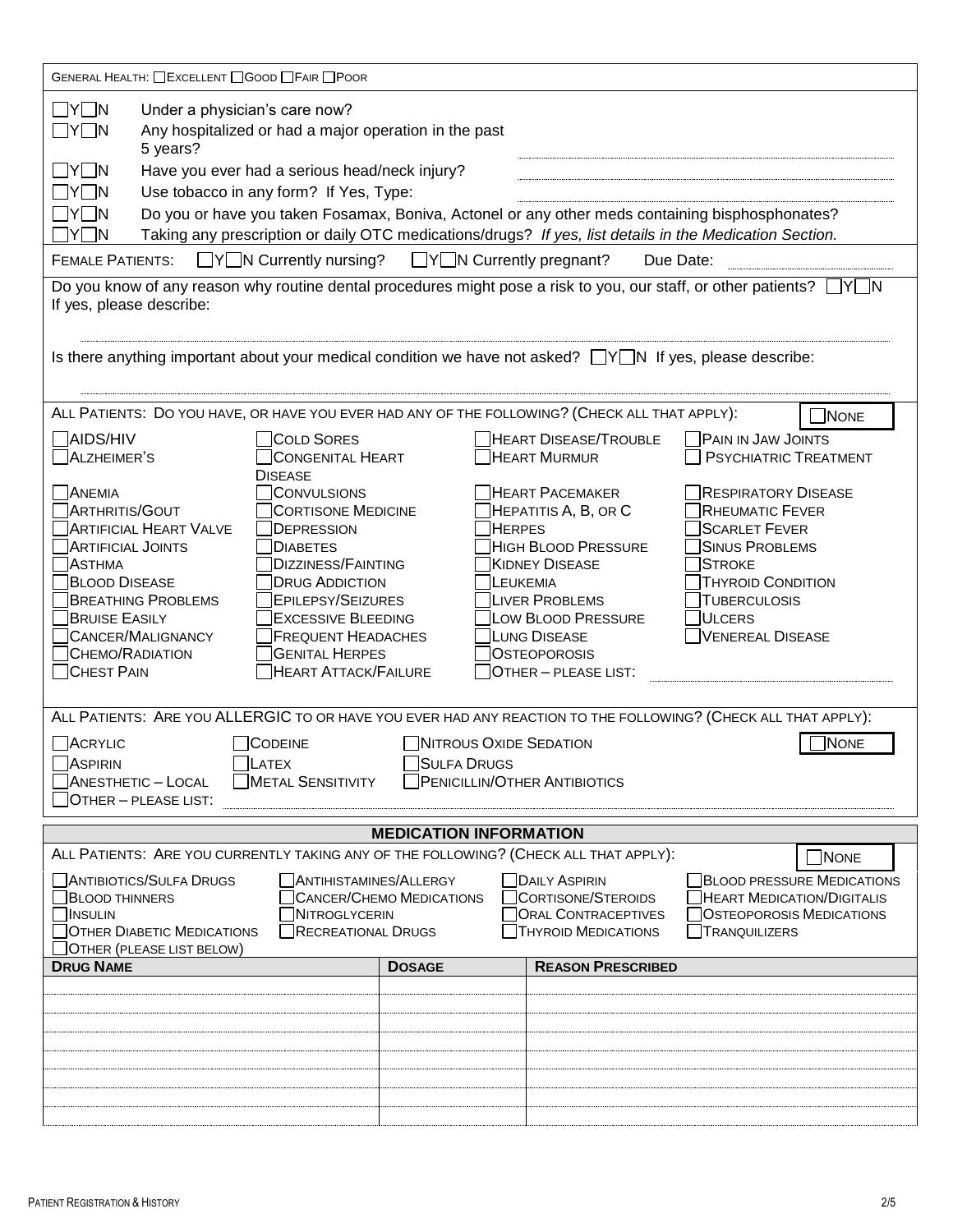# **Financial Guidelines**

We are committed to providing you with the best care possible to achieve total oral health. In order to achieve these *goals, we need your assistance and your understanding of our financial guidelines.* 

### **Insurance**

**We accept all major dental insurance payments, however we may not be an in network provider for your plan**. If we are not an in network provider, review your plan details, as in many cases insurance reimbursement is very similar.

- **No estimate is a guarantee of payment.** Please understand, you are responsible for all charges not paid by your insurance. Also, many insurance companies are excluding certain dental procedures or downgrading procedures to a lesser reimbursement level; in which case, you would be responsible for the difference.
- **Workers Compensation claims** will be filed for you. Please understand the carrier will assign a dollar amount that will be paid towards the claim, which may or may not cover the entire fee. Any amount not covered by the carrier, will be your responsibility.
- **Minors must be accompanied by a parent or legal guardian**. If the parents are separated or divorced, the person accompanying the minor will be responsible for copayment at the time of service.

## **Payments**

- **Patient portion or patient co-pay is due at the time services are rendered - unless prior financial arrangements** have been made.
- **Payment Information:**
	- o Cash
	- o Check\*
	- o Most major credit cards are accepted (Visa, MasterCard, Discover),
	- o We also accept CareCredit® and CitiHealth Card®
- **Balances left over 60 days will incur a 1.5% minimum monthly finance charge.** We realize that temporary financial problems may affect timely payment of your account. If such problems do arise, we encourage you to contact us promptly for assistance in the management of your account.

\*There will be a \$50 fee on all returned checks. We will attempt to notify you. If not picked up within 10 days, the check will be turned over to the District Attorney's office for collections, unless other arrangements have been made.

I understand and agree that (regardless of my insurance status) I am ultimately responsible for the balance on my account for any professional services rendered.

# **By signing below I acknowledge I have read and understand the guidelines above.**

Signature: \_\_\_\_\_\_\_\_\_\_\_\_\_\_\_\_\_\_\_\_\_\_\_\_\_\_\_\_\_\_\_\_\_\_\_ Date: \_\_\_\_\_\_\_\_\_\_\_\_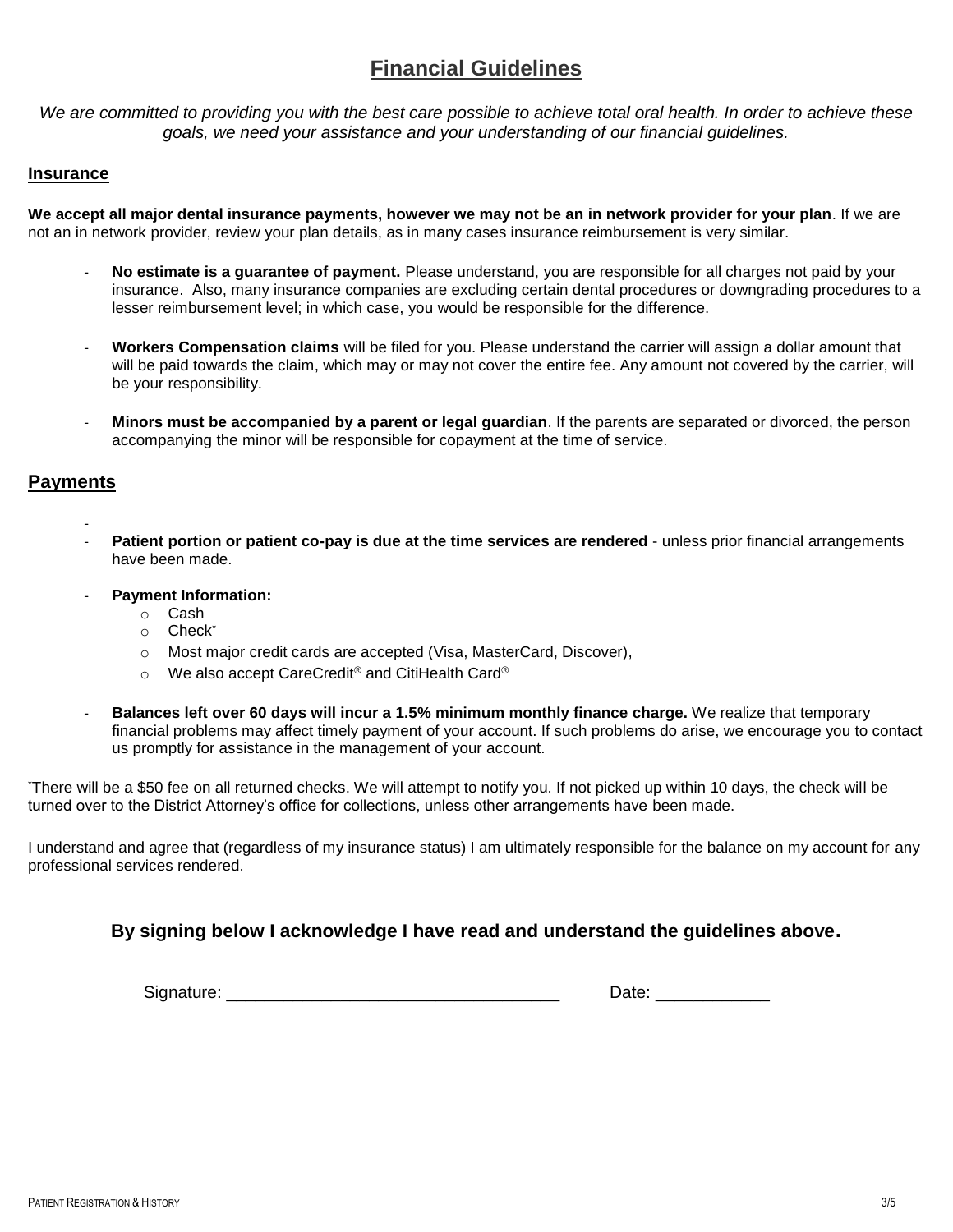#### **ACKNOWLEDGEMENT OF PRIVACY PRACTICES**

My signature confirms that I have been informed of my rights to privacy regarding my protected personal and health information, under the Health Insurance Portability & Accountability Act of 1996 (HIPAA). I understand the terms in which my personal health and identification information may be used.

I have been informed of my dental provider's *Notice of Privacy Practices* containing a more complete description of the uses and disclosures of my protected health information. I have been given the right to review and receive a copy of such *Notice of Privacy Practices*. I understand that my dental provider has the right to change the *Notice of Privacy Practices* and that I may contact this office at the address above to obtain a current copy of the *Notice of Privacy Practices*.

I understand that I may request in writing that you restrict how my private information is used or disclosed to carry out treatment, payment or health care operations and I understand that you are not required to agree to my requested restrictions, but if you do agree then you are bound to abide by such restrictions.

**Signature:** \_\_\_\_\_\_\_\_\_\_\_\_\_\_\_\_\_\_\_\_\_\_ \_\_\_\_\_ **Date:** \_\_\_\_\_\_\_\_\_\_\_\_\_\_\_\_\_\_\_

**RELATIONSHIP TO PATIENT:** CADULT PATIENT **PARENT COUARDIAN COTHER** 

**I would like to give permission for the following person(s) to have access to personal information including but not limited to appointments, treatment, and billing of myself and any dependent children listed above:**

#### **PATIENT CONSENT– SIGNATURE ON FILE**

To the best of my knowledge, all of the preceding answers are correct. If I have any changes in my health status of if my medication changes, I shall inform the dentist and staff at the next appointment without fail.

I hereby authorize payment directly to Dr. Davis of the dental benefits otherwise payable to me.

I hereby authorize Dr. Davis to release any information concerning my health or dental care, advice, treatment or supplies provided. This information is to be used in administering dental claims and/or discussing treatment options with other dental professionals.

### **By signing below, I acknowledge that I have read and understand the statements mentioned above.**

Signature: \_\_\_\_\_\_ Date:\_\_\_\_\_\_\_\_\_\_\_\_\_\_\_\_\_\_\_\_\_

**For Office Use Only:**

We were unable to obtain the patient's written acknowledgement of our Notice of Privacy Practices due to the following reason:

The patient refused to sign Communication barriers **Emergency situation**  $\overline{\Box}$  Other – please list: